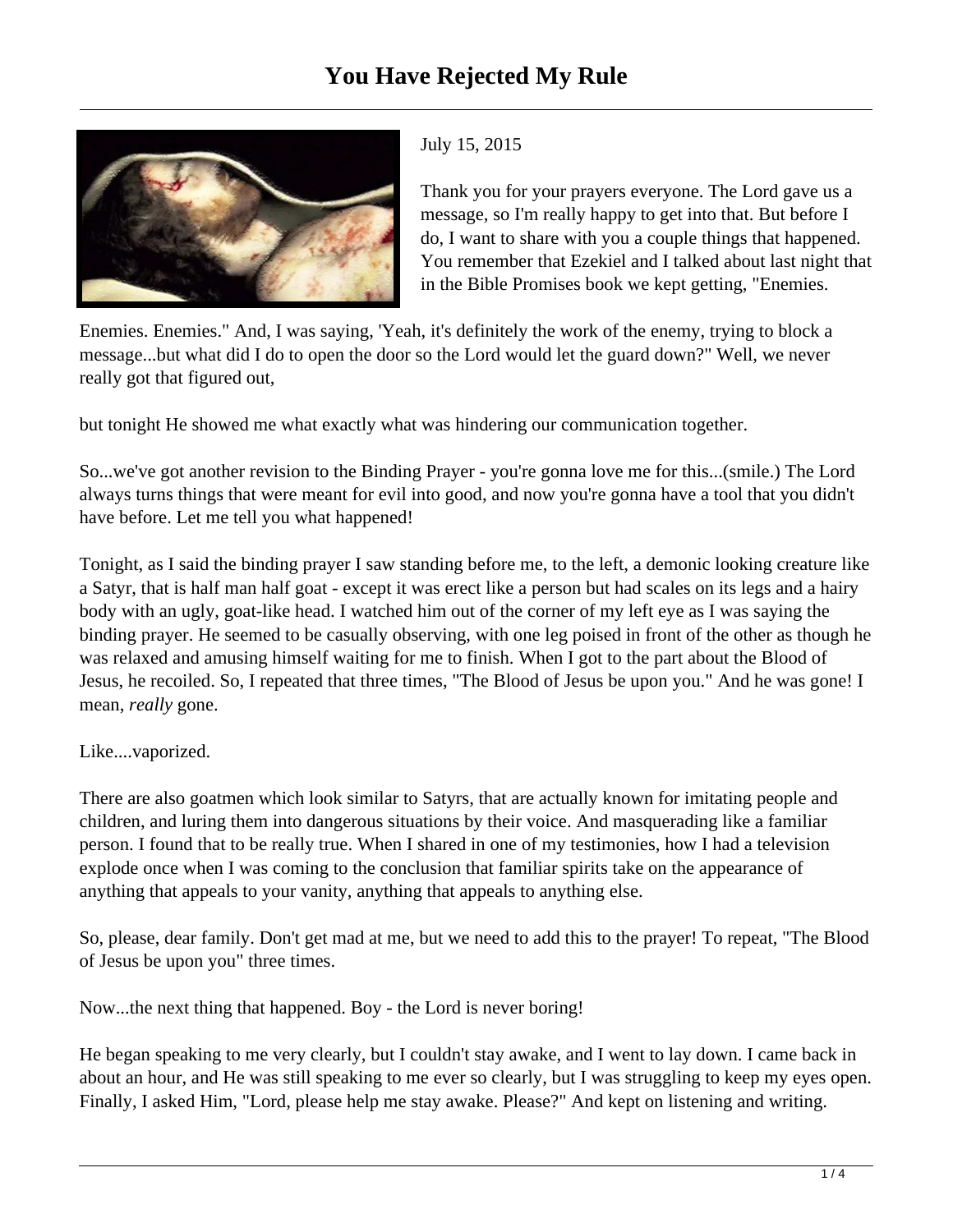Now as you know we have cats, five to be exact and each one is like a child to us. The Lord uses them continually to bring us joy and He even ministers to us through them. The back of our house, where the studio is, borders a five acre field in the middle of Taos, behind the main street and the McDonalds. We can see the McDonald's drive-through in the distance, through the studio window. Well, we get coyotes in that field a couple of times a year. Usually they are way far away, closer to McDonald's and the ditch that runs beside it.

But tonight, Jesus wanted to wake me up! Right? Mmm hmmm. Right outside my window, couldn't have been more than 15 feet, a coyote was boldly howling full volume. Right outside my window! The window was wide open, so it felt like he was in the room with me. I freaked!!! I go up and ran to the window, clapped my hands and shouted loudly, and he just kept right on howling. Then Bruno, our big old St. Bernard/Husky mix, took off after him with his very deep throated intimidating bark, and he just kept on howling...!

So, I turned my speakers around to face out the window, put them on full volume, and blasted him with a recording of a deer rifle which I had downloaded just for these very special occasions ...it just about shakes the house. Finally, that nasty critter was gone. But, now I had another issue to deal with: are all my cats okay?? Because a lot of times, they'll wander out into the field, right behind the house. We take them for a walk every evening, but we're very careful every night to make sure all of them are in the yard and the gate is closed. Still, they sometimes take off into the field.

So, I started calling for the cats, and I could only find two. I started calling and calling...finally we had four. One was still missing. He came running when Ezekiel whistled for him about fifteen minutes later. Until then, I was kinda holding my breath, although I really believed the Lord would have Mercy on the cats and protect them.

I went back to the message, so happy to hear from the Lord. Happy the cats were alright. Happy that the gunshots worked. And, I'm just typing along as He's speaking and all of a sudden, He changes the subject and said, *"You asked me to wake you up, didn't you??"*

Oh, so funny... thank you, Lord, I am now wide awake!!! Not only was I wide awake, but I was shaking from the coyote incident...I mean, that really blasted me, too. He has such a sense of humor! But He did manage to get me nice and awake, so I could do this message for you!

On to the message....

Tonight, as I worshipped, I was in the tomb with Jesus - just a real, sweet sorrow settled on me, and I'm sure part of it was all of your lovely prayers. I was in the tomb with Jesus, and I was sitting by His right hand, which was crossed over His body in a position of repose. I wept and wept, because His rule has been rejected. Men preferred sin and the reign of sin over Our Sweet Savior. Oh, Mankind, how could you be so dense, so blind? Oh, how could you??

As I looked at His face, He looked very much like the picture Ray Downing does of the Lord under the Shroud, the profile picture. His face was calm and peaceful, but I thought, 'Oh God how sad, they rejected You: kindness, love, tenderness and truth. Justice, protector of the oppressed... and they rejected You. Oh, how could they?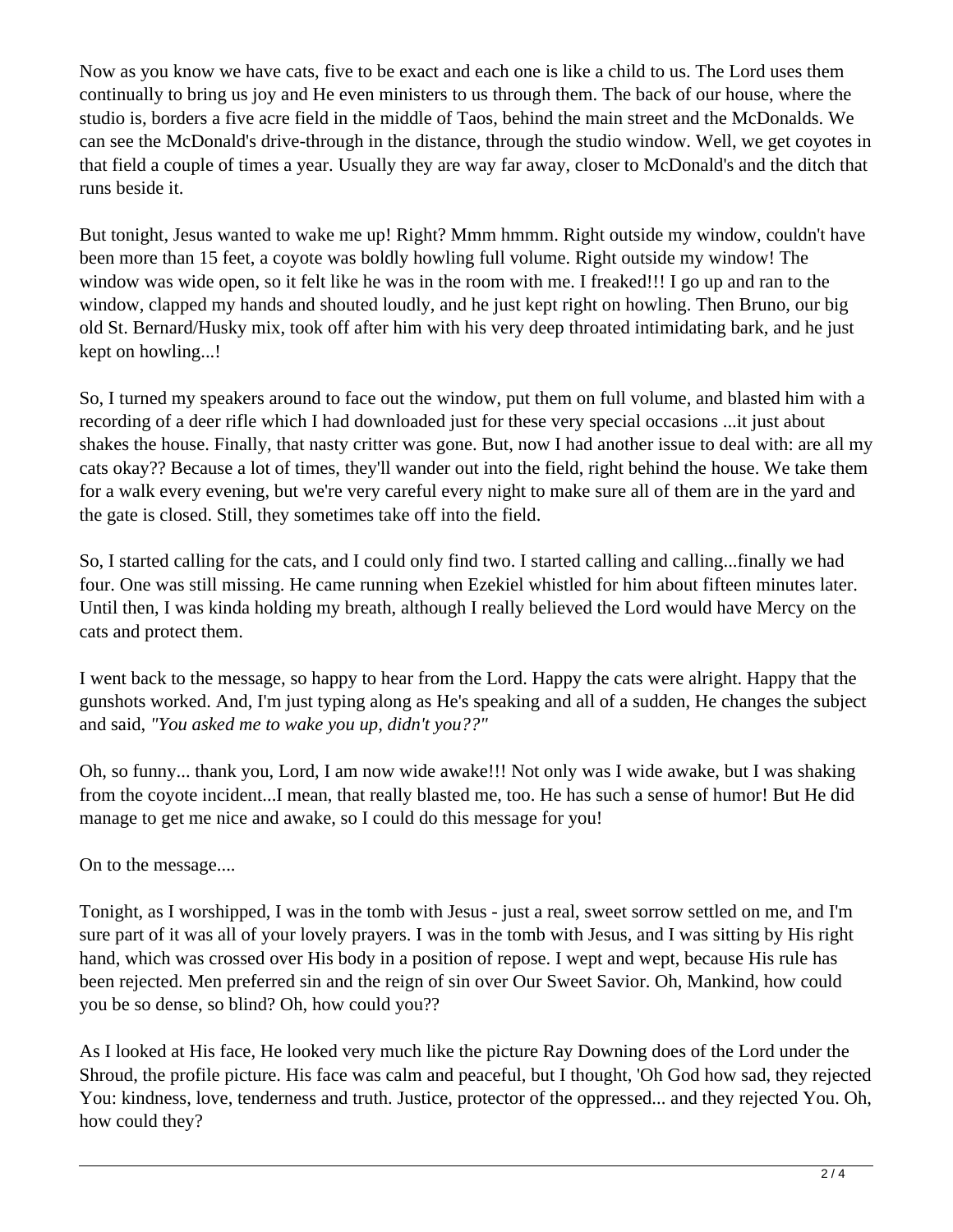## How could we?'

And, I thought to myself, 'How many times have I preferred my way over Yours? How many times have You waited for me to wake up and see who was entreating me? Little nudges that I wasn't paying attention to. How many times have I rejected You in the little things and done it my own way?? Foolish woman...'

And yet, the rejection of Our God is staggering among mankind. Staggering.

As I pondered these things, and that was going on for perhaps 30 minutes - maybe 45, I saw color beginning to return to His hand and His whole body. I could see that He was totally restored and He sat up and said with firm resolve*, "I'm going to get My Bride, because She wants Me to rule over her."* He stood to His feet and kissed me.

*"You see, I have struggled and struggled with this generation until they have simply proven that they don't want Me. So, now I am skimming the cream off the top. I'm coming for My Bride, who truly longs for Me. Just as I had promised My people, you will not see Me again until you say, "Blessed is He Who comes in the Name of the Lord." This, too, will come to pass, the hard way. The way I never, ever wanted to ordain.*

*"My people, you have made your own choices by refusing to listen to the whispers in your hearts. I have whispered, I have spoken, I have screamed, "Come back to Me, before it's too late." But in vain. So, I am leaving you to your own devices. You will see who is evil and who is good. You will no longer call good evil and evil good. Rather you will long to see My Face again and long with all your hearts to have Me rule over you.*

*"That's what this is all about, My rule was not sufficient for you, so now you must suffer the consequences of your own choices."*

I just want to take a moment here and say that I was amazed at the young people that thought Obama was just wonderful! All ages: middle aged, young, older...they all just thought Obama was wonderful! And it was like, hands down - he was going to be president. And I kept thinking, "You guys can't see?? You can't see that this man is evil? You're calling someone that is very evil - good. And you're calling Christians who are good - evil!

How can you do this? How can you be so blind?? That was what was going through my mind that whole time during his campaign. Then the Lord continued:

*"I have no other alternative. You have tied My hands. What can I do but leave you to your own devices,* your own rule, until you reach the very rock bottom? Yes, it has been well said, <u>'I am come in my Father's</u> Name, and you received Me not: another shall come in his own name, and him you will receive.' John 5

*"Yet a little longer now, and My Bride, you will see Me coming on the clouds. Indeed, the whole world* will see and the mourning and wailing will reach to the Heavens. I will purify My people, and I will *return to rule and reign among them. Until then, you will have much to suffer, yet I will be with you, because My love for you has never grown cold. No, My heart beats out of My chest for this people. How I have longed to caress you, pour oil on your wounds, and grace your feet with fine sandals. Oh, how I*